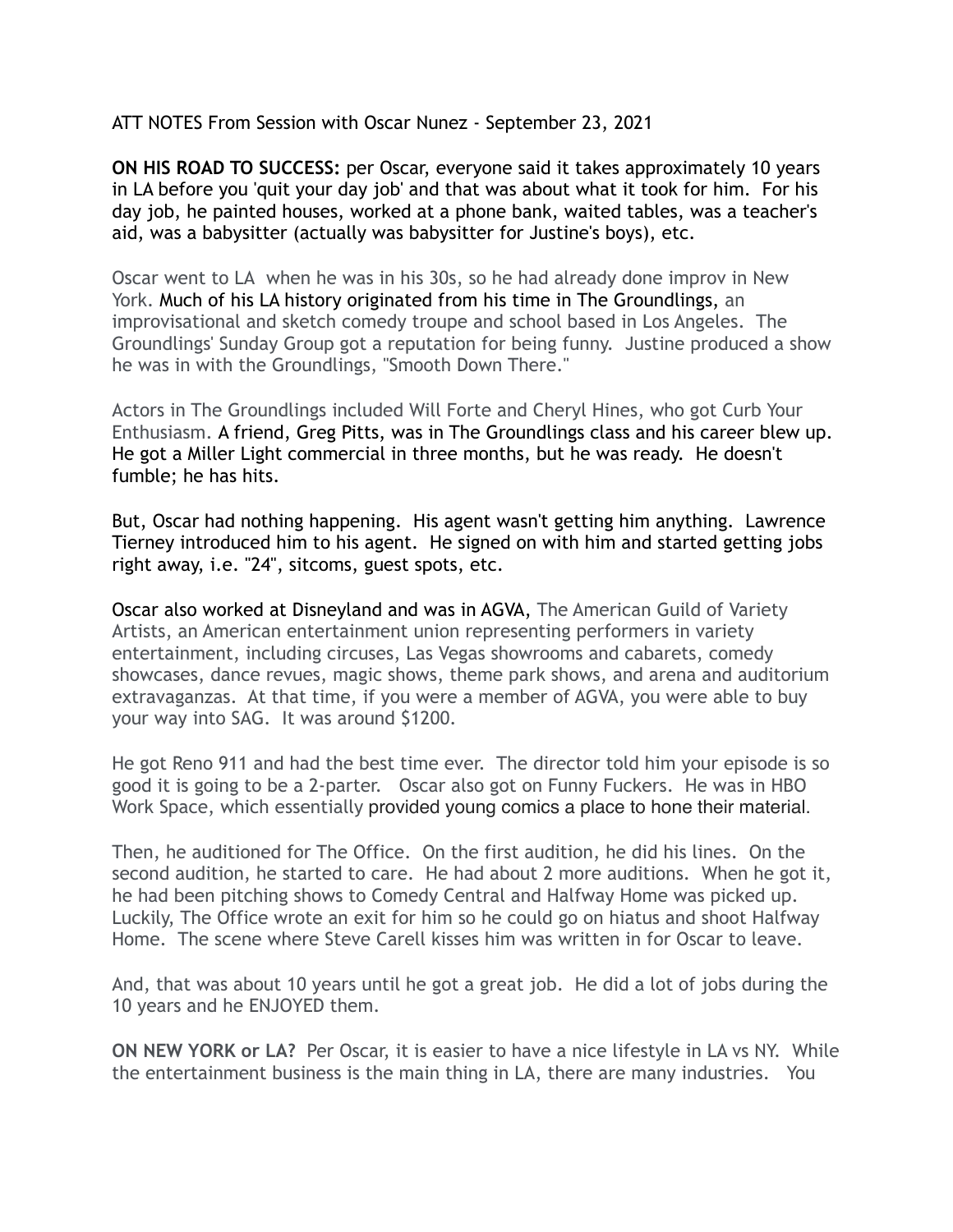get more for your buck in LA. You get trees, grass, and it is not as much of a grind as NY is. Looking back, had he known, he would have come to LA earlier.

**ON WORKING WITH AN ENSEMBLE:** The Groundlings was an ensemble. And, he feels very lucky that he landed on a show like The Office. There was no drama with Greg Daniels and Steve Carrell. It was very calm, just the work, no studio audience. He'd rather work without a studio audience. They laugh at inopportune moments, etc.

And, Greg Daniels and Steve Carell were open to improv, although it was a slow roll out.

He remembers the first time it happened. Michael was about to give everyone some stupid surprise. After the scripted part, they were milling back to their desks and the camera kept following Brian. Completely as improv, Angela turns to Oscar and says, "I thought you were gonna talk to him?" Oscar did the "didn't you see me?" non-verbal response. And, Kevin pipes in, "What are you guys talking about?" Angela: "Nothing, Kevin."

And, the writers lost it!!! They started writing for them --- the three sad sacks stuck in that corner.

In The Office, it was very easy to be invested in the character. Basically, they were sitting working on crosswords in the corner, so If a camera showed up, the actors were actually were bugged about it!

**ON IMPROV:** It is tricky. Once when he was auditioning for Veep, he knew he was over the top, but he couldn't stop himself. He was too much. He was nervous and wanted it too badly.

**ON THE FOURTH WALL:** Ricky Gervais was breaking the 4th Wall in the British version of The Office. Regan Burns said the show was the best thing on TV. Oscar watched the last portion of an episode and didn't get it. Regan said, you've got to watch the whole thing. Oscar did and he was hooked.

Oscar watched the Carol Burnett Show as a kid and loved Harvey Korman. He was so funny physically. He remembers watching the show with his dad. Harvey Korman made an entrance and kept bowing to the audience to the applause of someone else. His dad lost it. Oscar did a great imitation of his dad laughing and being upset at skit all at the same time…and shouting in Spanish.

Oscar wanted to do whatever they (Carol Burnett Show) were doing. As far as improv, it has probably been done before, but we might not know of it.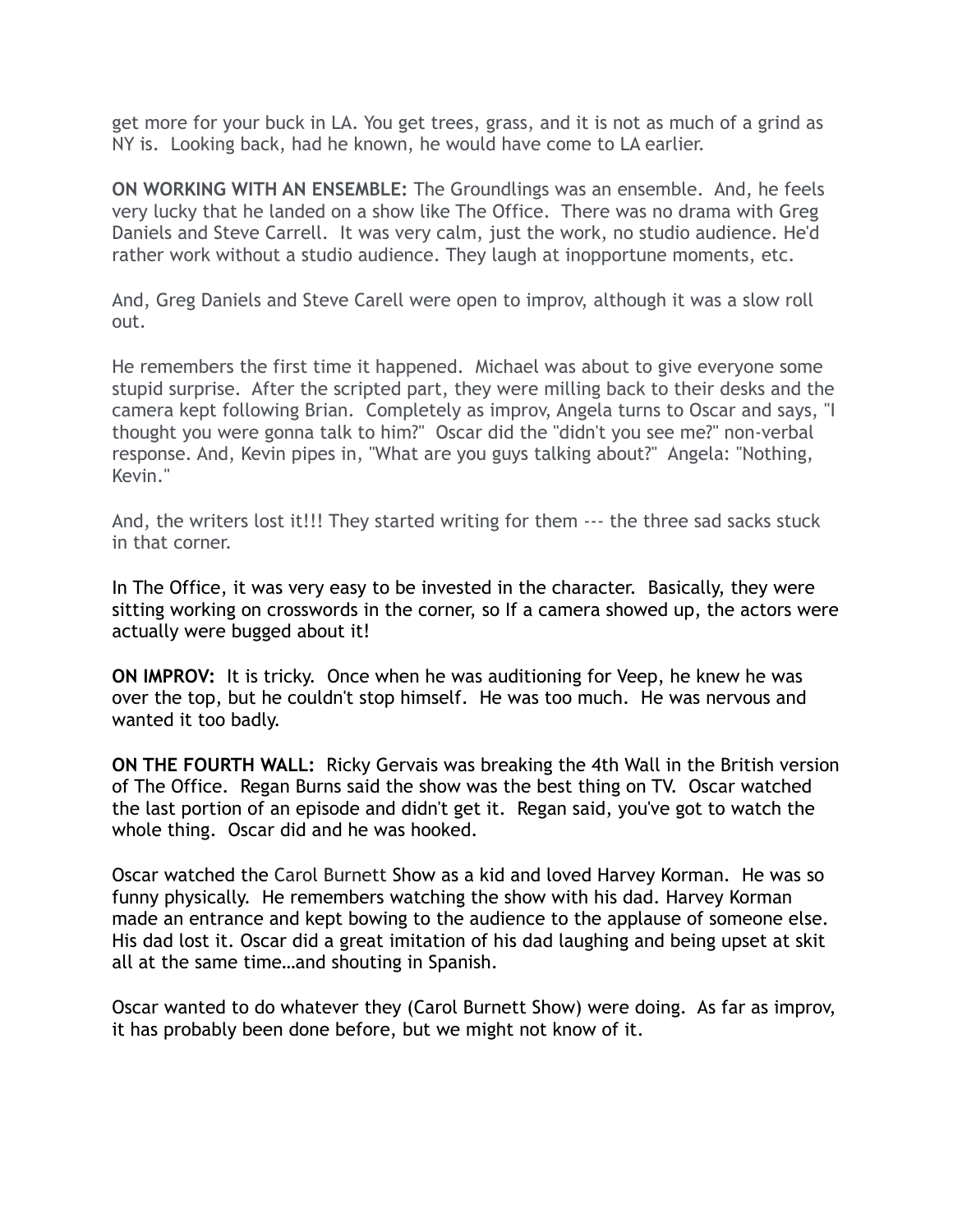Not only did Oscar love Harvey and Carol, he loved Tony Randall of The Odd Couple; also, Phoebe Waller-Bridge from Flea Bag. The actors would also crack each other up on stage.

Oscar is good at NOT cracking up on stage, but Will Forte is the best. He would promise \$1-100 to anyone who could make him break. As noted above, Will Forte was in The Groundlings. He was writing for That 70s Show and getting awards when they were all in class together.

**ON HIS STATE FARM COMMERCIALS:** Commercials are great. They are highly produced and you are fed better than in a movie. He was asked to do the State Farm commercial and it was shot in LA. He did a couple, But, he lost it due to politics. He tweeted, "Trump is a mother-fucker." His manager called him and said he needed to take that down. He did eventually, but not right away. Maybe about a week. It took him too long to remove it. And, then the contract went away.

He goes on and off social media. Adam Driver doesn't do it at all; others are making millions.

Regarding commercials, Oscar even took a class on "Commercial Auditioning." He found it hard to resist not making fun of the product.

**ON FINDING YOUR LANE:** "Find out who you are and double down on that." --- quote by Dolly Parton. But, don't get hung up on choosing comedy or drama. Pick one and be successful. Then, you can switch over.

He is starting to do conventions. More than once, a family has come up to him saying The Office was on the tv when she was in labor in the delivery room.

Oscar is of Cuban descent. He did not brand himself in that way, His brand is a comedic actor. He was frustrated in the beginning because he was only getting auditions for security guards, Hispanic stereotypes. It was The Groundlings that really got him in through comedy.

**ON DOING THEATRE:** Yes, he would do it if the material is good.

**ON AUDITIONING:** Back in the day when he would walk into a room and see all the well-known actors and good comedians in the room, Oscar said his shoulders would slump. But, now he sees people come into the room and see that he is there, and their shoulders slump! Be yourself.

Two stories: Bill Escudier flipped the finger during an audition. He doesn't care. Danny DeVito in a call back for Taxi said, "who wrote this piece of shit?"